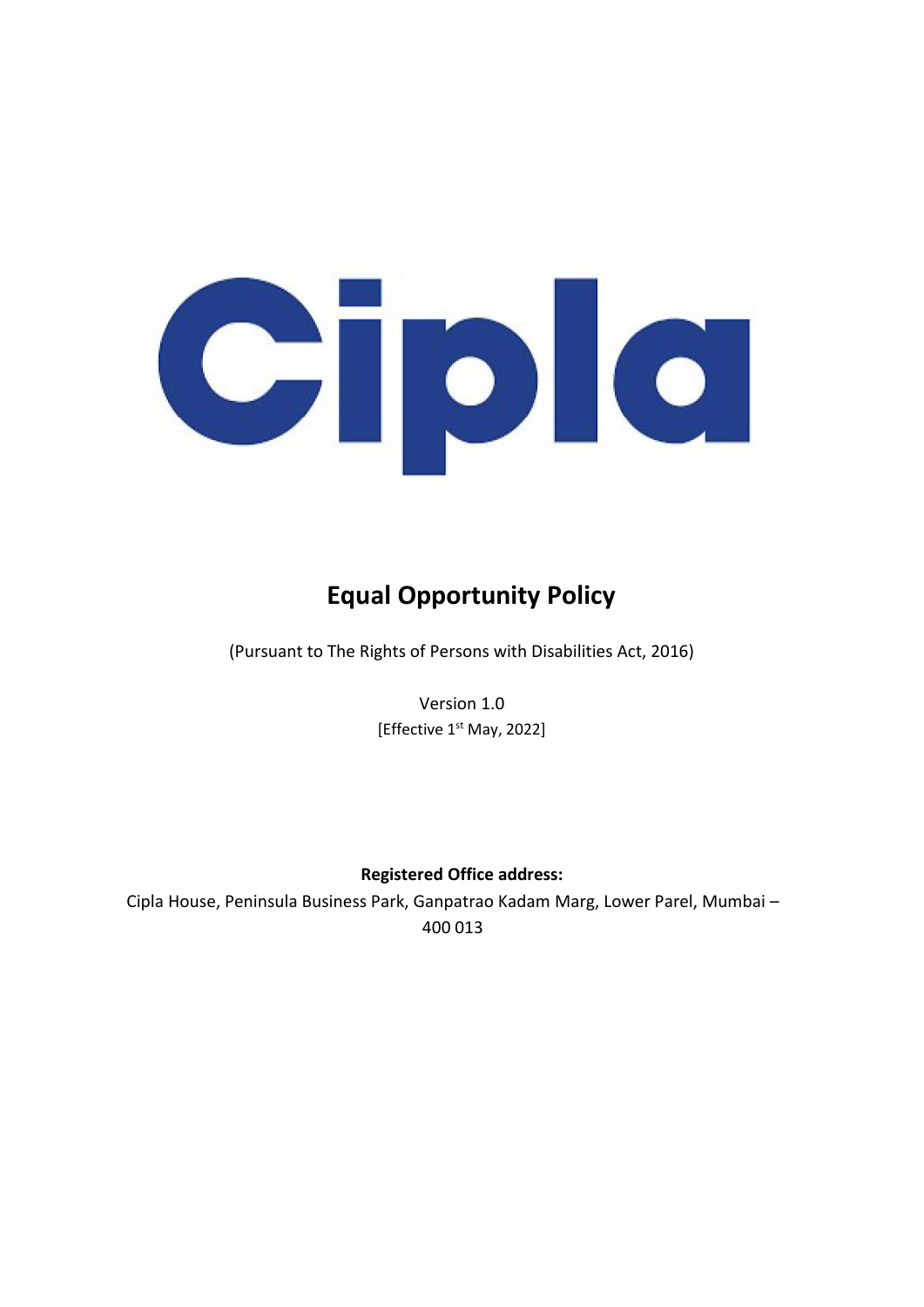## **TABLE OF CONTENTS**

| Sr No         | <b>Details</b>                                 | Page No |
|---------------|------------------------------------------------|---------|
|               | Background                                     |         |
| $\mathcal{P}$ | Definitions                                    |         |
| 3             | Scope                                          |         |
| 4             | Equal Opportunity for Differently Abled People |         |
| 5             | Liaison Officer                                | 4       |
| 6             | Maintenance of Records                         | 4       |
|               | Grievance Mechanism                            |         |
| 8             | Amendment                                      |         |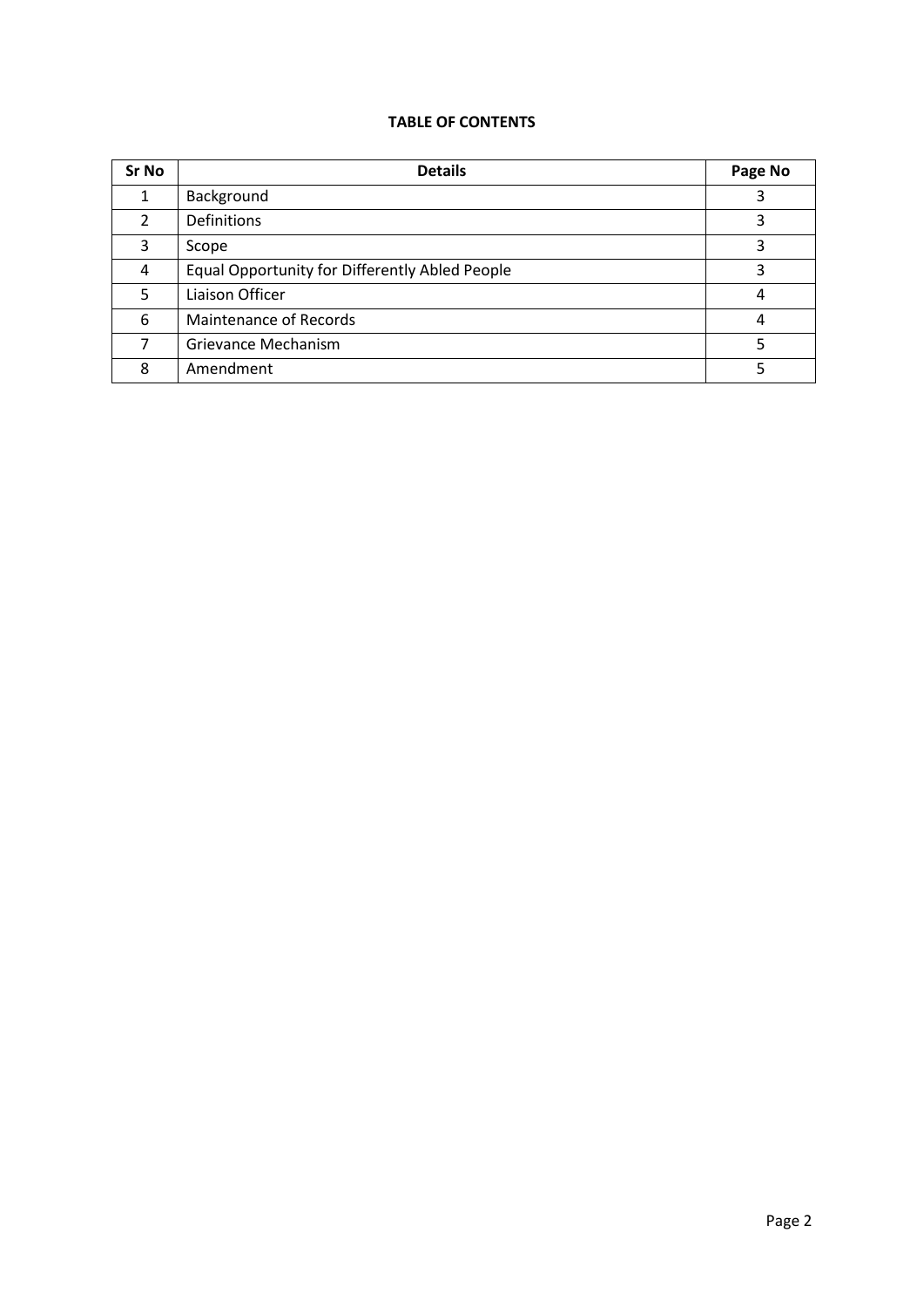#### **BACKGROUND**

Cipla has been built on the foundation of "Caring for Life" and this has been our guiding purpose for all our actions. At Cipla, we recognise the value of a diverse workforce. We are committed to providing equal opportunities in employment and creating an inclusive workplace and work culture in which all employees are treated with respect and dignity. All employment decisions are purely based on merit, qualification, and abilities without any biasness towards gender, race, religion, caste, ethnic origin, nationality, age, disability, birth, HIV status, family status, sexual orientation, union membership, marital status etc.

This Equal Opportunity Policy **(hereinafter referred as "Policy")** is in accordance with the provisions of 'The Rights of Persons with Disabilities Act, 2016' **("hereinafter referred as Act")** and the rules made thereunder.

People or persons with disability, are **hereinafter referred as "Differently Abled People".**

### **DEFINITIONS**

Any words used in this Policy shall have the same meaning ascribed to it under the Act or rules made thereunder.

#### **SCOPE**

This Policy is applicable to all differently abled people which includes board members, employees, contractors, workers, consultants, temporary employees, trainees / apprentice, job applicants of our Company and its subsidiaries **(together referred as "Cipla" or the "Company")**. It also covers those employees who acquire disability during their work tenure. This Policy also applies to all aspects of employment, be it recruitment, training, working conditions, remuneration, transfers, employee benefits and career advancement.

As a pharmaceutical manufacturing Company, Cipla is required to follow Good Manufacturing Practices (GMP) as defined by relevant regulatory bodies. In case of any contradiction w.r.t providing infrastructure under this Policy and GMP guidelines, the GMP guidelines shall prevail

### **EQUAL OPPORTUNITY FOR DIFERENTLY ABLED PERSONS**

With an objective to ensure an inclusive and conducive working environment, Cipla is committed to ensure that the following is provided to differently abled people:

- Appropriate facilities and amenities to enable them to discharge their duties;
- Documents, communication and information technology systems which adhere to accessibility standards;
- Any new facility/building that is built, renovated, leased, or rented will have the necessary infrastructure / facilities / amenities.
- Barrier free accessibility and availability of any assistive devices, as and when it is required;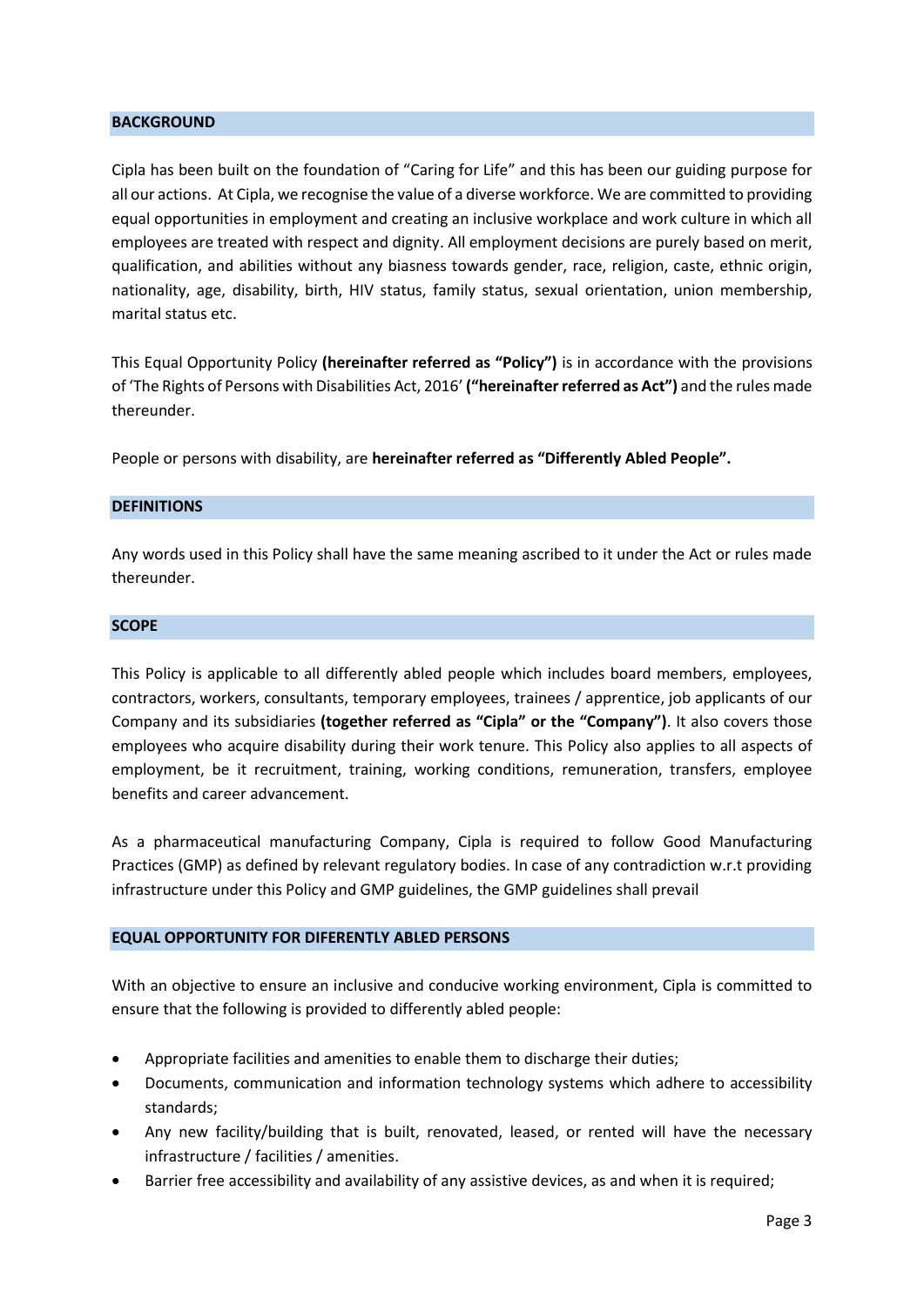- Company's facilities, offices, events and meetings are inclusive and ensure that these are conducted at an accessible venue, with a provision of reasonable accommodation for differently abled people;
- For any official travel, the Company shall provide the necessary facilities to differently abled people, to ensure that their travel is smooth and hassle free;
- There shall be no discrimination of any nature, towards differently abled people, in all aspects of employment, including recruitment, training, working conditions, remuneration, transfers, employee benefits and career advancement;
- No other employee/vendor should harass or discriminate any differently abled person at the workplace, and shall treat them with utmost dignity and respect, at all times;
- All suitable positions are open for differently abled people. The hiring/recruitment/promotion is purely based on merit and evaluation of the skills and competence of the potential candidate. No candidate shall be denied an opportunity on mere grounds of disability.
- An employee who acquires disability arising out of and during the course of employment, can return to work at the same level as before. In case the employee is not suitable for the post he/ she was holding, then he/she shall be shifted to some other post, with the same pay scale and service benefits. Provided further that if it is not possible to adjust the employee against any post, he/she may be kept on a supernumerary post until a suitable post is available or until the employee attains the age of superannuation, whichever is earlier. For any advice/suggestions, the case may be referred to the certifying surgeon of the local area, whose decision will be final and binding.

# **LIAISON OFFICER**

- The Company has nominated Global Chief People Officer as the Liaison Officer. The Liaison Officer shall also ensure that there no grounds of discrimination at the time of hiring, recruitment or providing training and there are appropriate facilities/amenities for differently abled people in the Company.
- The Liaison Officer shall ensure that trainings, working conditions, remuneration, transfers, employee benefits and career advancement opportunities are provided to differently abled people, in a fair and equitable manner

### **MAINTENANCE OF RECORDS**

The Company shall maintain records containing the following particulars, namely:

- the number of differently abled people, who are employed and the date from when they are employed;
- the name, gender and address of differently abled people;
- the nature of their disability;
- the nature of work being rendered by differently abled people; and
- the kind of facilities being provided to them